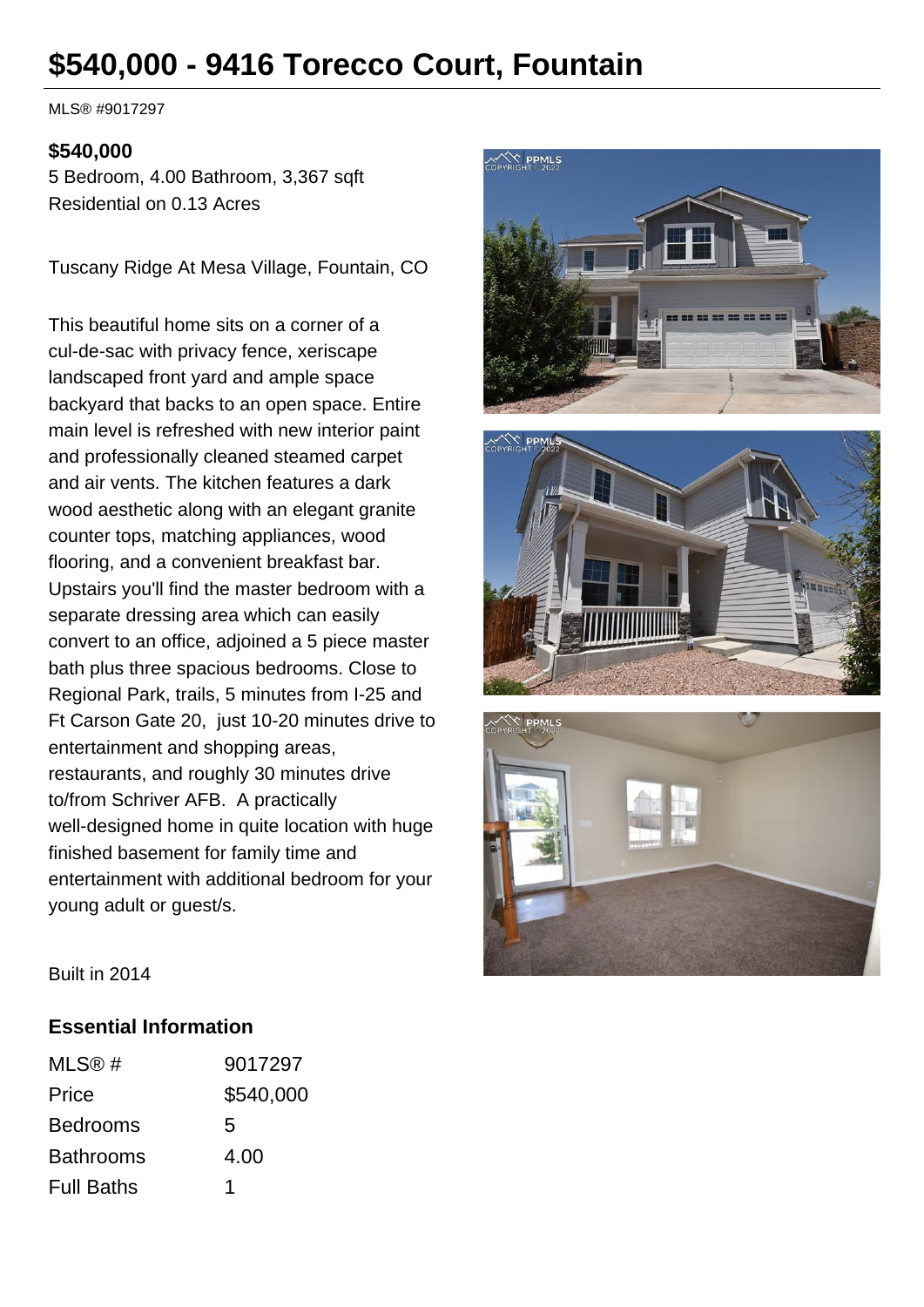| Square Footage    | 3,367                |
|-------------------|----------------------|
| Acres             | 0.13                 |
| <b>Year Built</b> | 2014                 |
| <b>Type</b>       | Residential          |
| Sub-Type          | <b>Single Family</b> |
| <b>Status</b>     | Active               |

## **Community Information**

| Address      | 9416 Torecco Court            |
|--------------|-------------------------------|
| Subdivision  | Tuscany Ridge At Mesa Village |
| City         | Fountain                      |
| County       | El Paso                       |
| <b>State</b> | CO                            |
| Zip Code     | 80817                         |

### **Amenities**

| <b>Utilities</b> | <b>Electricity, Natural Gas</b> |
|------------------|---------------------------------|
| # of Garages     | $\mathcal{P}$                   |
| Garages          | 220V, Garage Door Opener        |

### **Interior**

| <b>Interior Features</b> | 5-Pc Bath, 9Ft + Ceilings                                                                                             |
|--------------------------|-----------------------------------------------------------------------------------------------------------------------|
| Appliances               | 220v in Kitchen, Dishwasher, Disposal, Kitchen Vent Fan, Range Oven<br>(Gas/Elec), Range Top (Gas/Elec), Refrigerator |
| Heating                  | <b>Forced Air</b>                                                                                                     |
| Cooling                  | Ceiling Fan(s), Central Air                                                                                           |
| <b>Fireplaces</b>        | <b>None</b>                                                                                                           |
| # of Stories             | 2                                                                                                                     |
| <b>Stories</b>           | 2 Story                                                                                                               |
| Has Basement             | Yes                                                                                                                   |

### **Exterior**

| <b>Exterior</b> | Masonite Type                                                                            |
|-----------------|------------------------------------------------------------------------------------------|
| Lot Description | Backs to Open Space (OS), Cul-de-sac, Level, Mountain View, View of<br><b>Pikes Peak</b> |
| Roof            | <b>Composite Shingle</b>                                                                 |
| Construction    | <b>Existing Home</b>                                                                     |
| Foundation      | <b>Full Basement</b>                                                                     |

### **School Information**